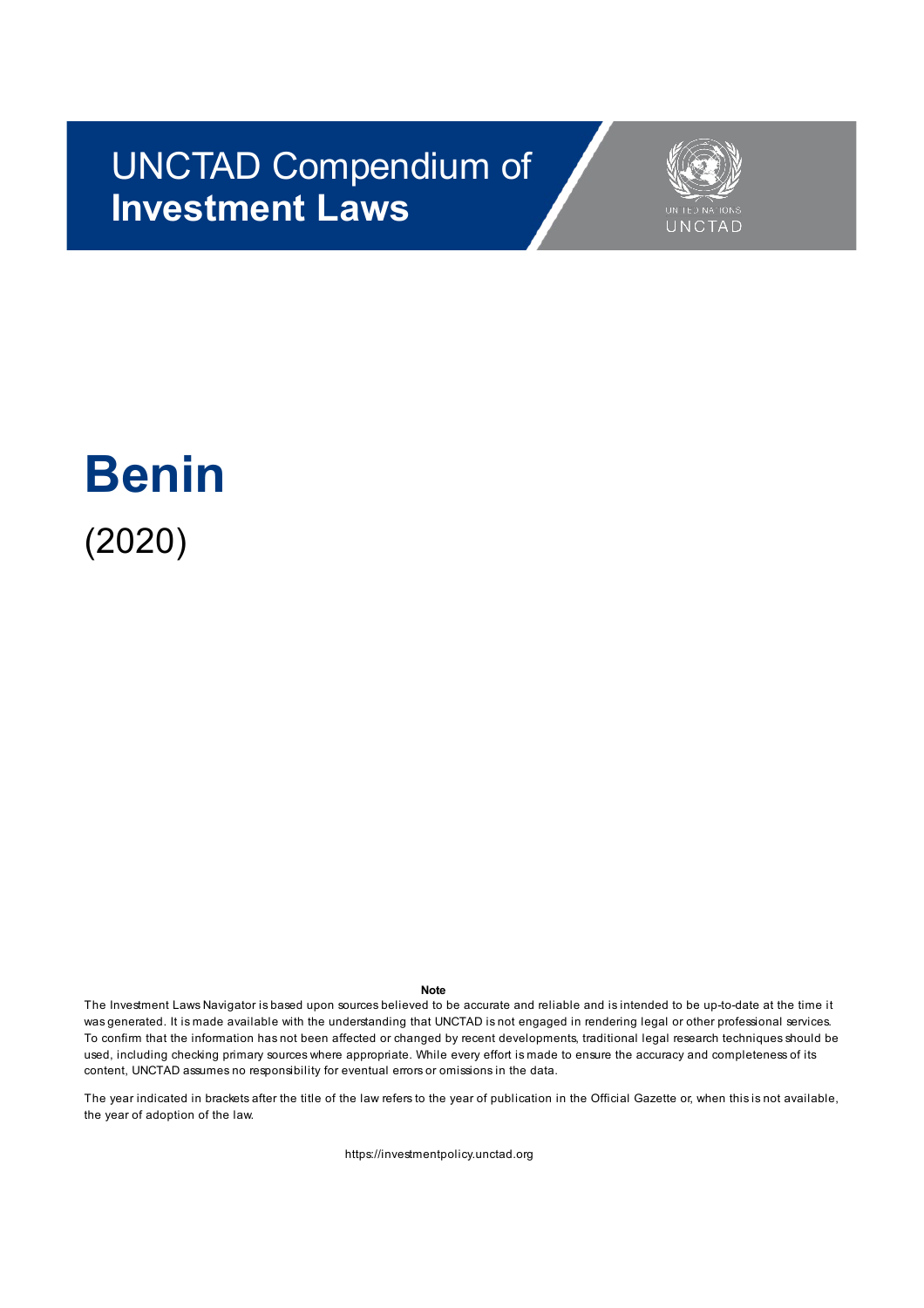### **Contents**

#### **Title 1 - General Provisions**

- Chapter 1 Definitions
- Chapter 2 Objectives and Scope of the Act
- Chapter 3 Institutional Framework

#### **Title 2 - Common provisions**

- Chapter 1 Guarantees to investors
- Chapter 2 Investors' obligations
- Chapter 3 Duration of approval
- Chapter 4 Procedure for granting privileged treatment

#### **Title 3 - Different schemes and their benefits**

- Chapter 1 Exemption Measures
- Chapter 2 Regime "A
- Chapter 3 Plan "B
- Chapter 4 Plan "C
- Chapter 5 Sectoral incentive scheme
- Chapter 6 Specific investment scheme

#### **Title 4 - Sanctions and Dispute Resolution**

- Chapter 1 Sanctions
- Chapter 2 Dispute Resolution
- **Title 5 - Miscellaneous provisions**
- **Title 6 - Transitional and final provisions**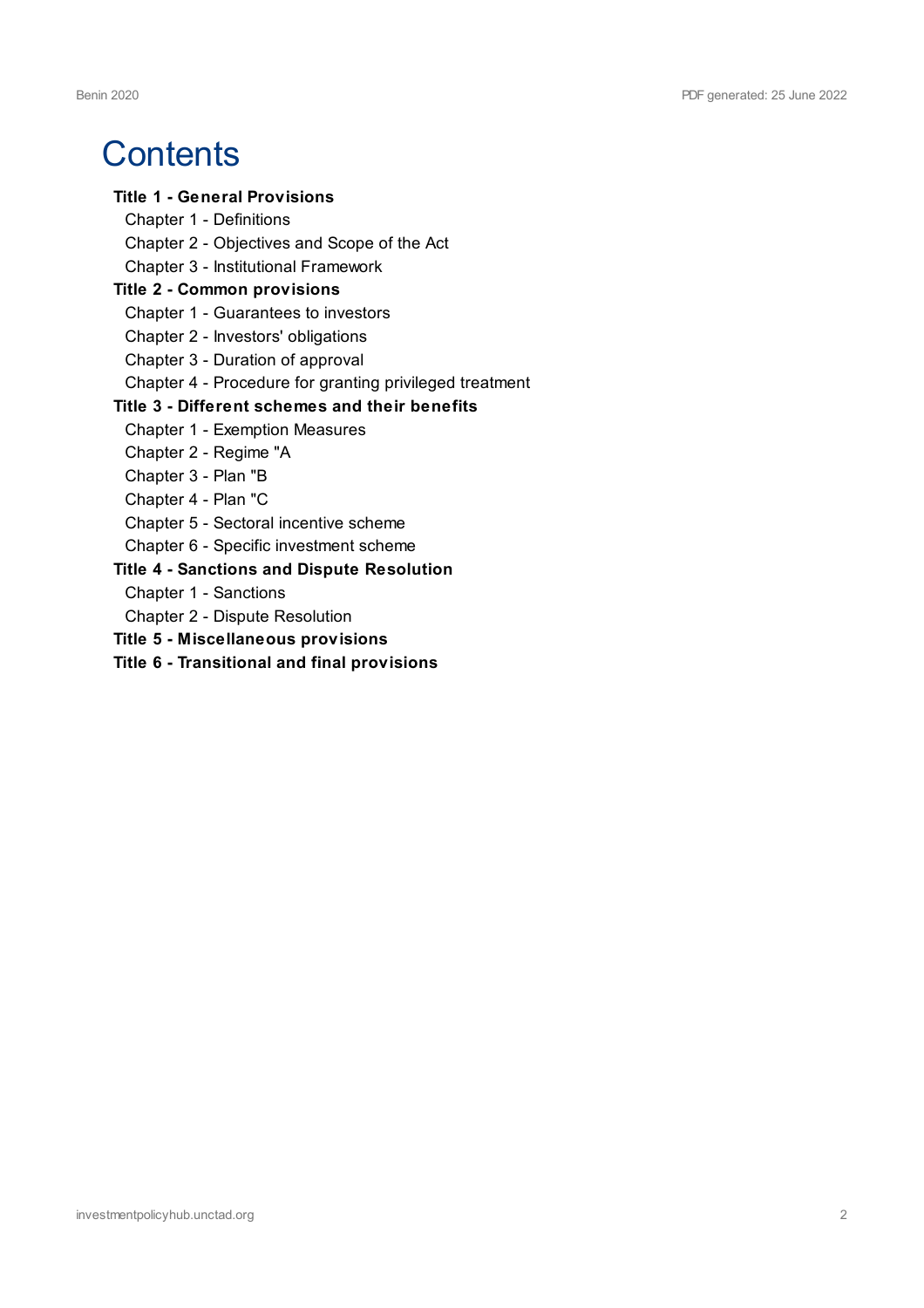# **Benin Investment Code Law n°2020-02 of 20 March 2020 [NB - Law n°2020-02 of 20 March 2020 on the Investment Code in the Republic of Benin] Title 1 - General Provisions Chapter 1 - Definitions**

Art.1 - For the purposes of this law, the following definitions apply

· agricultural activity: any activity related to agriculture, livestock, fishing, fish farming and forestry;

· tourist activity: any provision of services, sales, travel or use of tourist facilities provided for consideration with or without accommodation;

· National agency in charge of investment promotion: structure or institution mandated by the State to ensure the promotion of investments in Benin;

· approval: any agreement that must be obtained by a company so that the investment can be carried out while benefiting from a preferential customs and tax regime;

· tourism development: all the work involved in the creation of basic infrastructures in areas and tracts of land intended for tourism investments. It is materialized by studies which fix the nature of the installations and the typology of the activities of the infrastructures;

· duration of approval: duration during which the company benefits from the advantages of the Investment Code, installation period and exploitation period;

· company: any unit of production, transformation or distribution of goods or services of a commercial nature, constituted by a natural or legal person legally established in the Republic of Benin;

· secure company: company that has taken all the necessary insurance and measures to ensure the security of its activity;

· economic area: zones or regions specifically and precisely planned by the State to accommodate the enterprises and industries eligible to the present Code;

· tourist and/or hotel enterprise: any commercial tourist and/or hotel establishment offering accommodation to customers as well as ancillary services such as food, beverages, leisure activities, tourist transport and various services;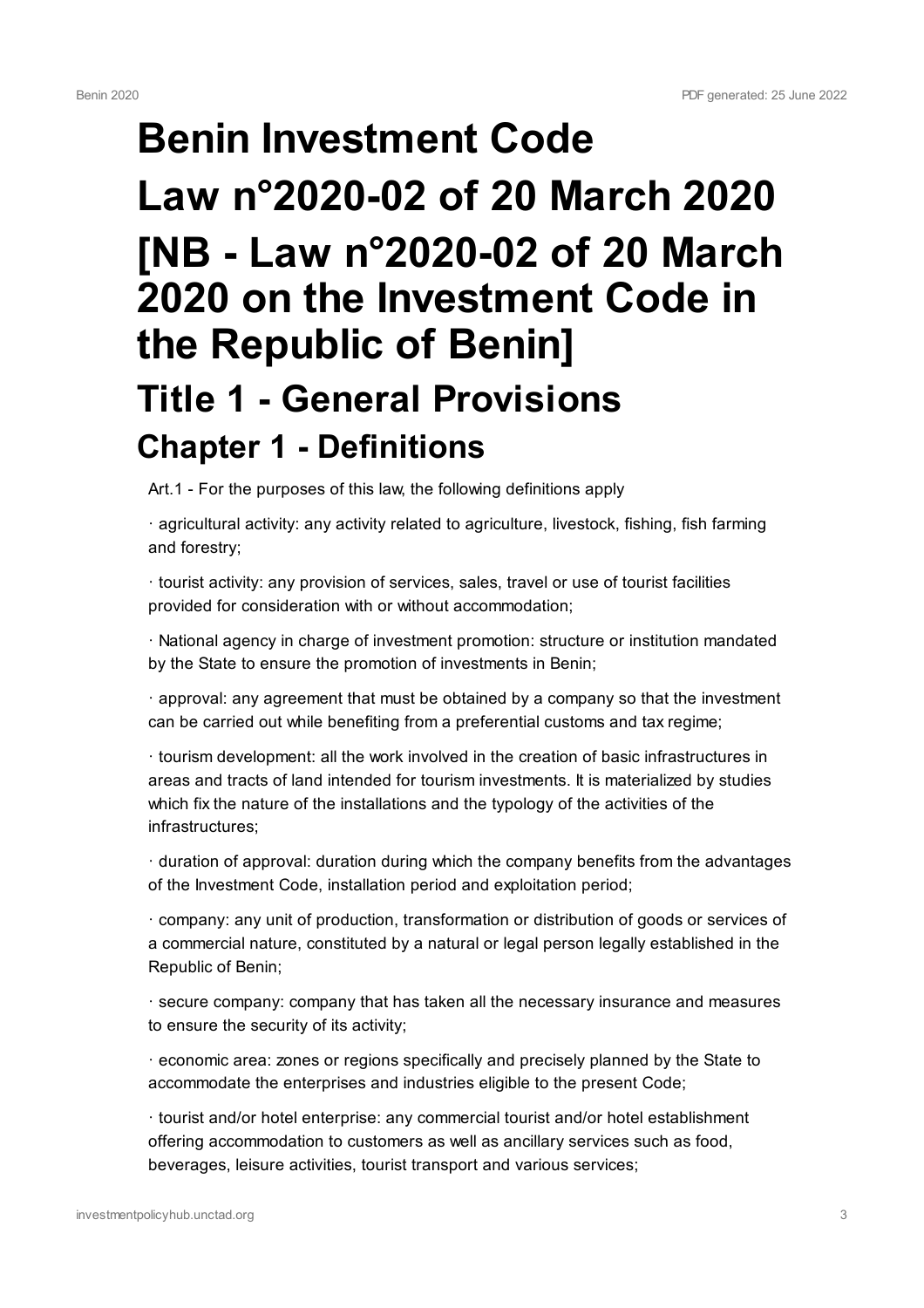· extension: any increase in the production capacity of an existing enterprise;

· investor: any natural or legal person, whether Beninese or not, carrying out investment operations on Beninese territory under the conditions defined in this Code;

· investment: any lasting commitment of capital of a profit-making nature made by any person or legal entity for the purpose of carrying out a project that contributes to the development of the Beninese economy while assuming the related risks;

· equipment and tools: objects and instruments used in the processing or shaping of raw materials. This includes industrial equipment and tools, agricultural equipment and tools, breeding, fishing and fish farming equipment and tools, handling equipment, packaging equipment, repair equipment and commercial vehicles used exclusively for production;

· raw materials: objects and supplies intended to be incorporated in the manufacture or processing of a product;

· modernisation or renovation: acquisition and installation of more efficient equipment and materials and/or restoration of infrastructure to improve the quality and quantity of production;

· products: physical objects obtained after an agricultural, industrial or service activity;

· value added: difference between turnover excluding tax and intermediate consumption excluding tax.

#### **Chapter 2 - Objectives and Scope of the Act**

Art.2 - This law on the Investment Code sets the conditions, advantages and general rules applicable to direct national and foreign investments in Benin. Its purpose is to promote, facilitate and protect sustainable and responsible investment in the Republic of Benin in order to accelerate economic growth and reduce poverty. As such, it aims to encourage the creation and development of activities aimed at :

· promote the creation of sustainable and decent jobs, the training of national cadres and the emergence of a skilled national workforce;

· promote the creation of high value-added activities;

· encourage the use and development of natural resources and local raw materials as a priority;

- · to promote the restructuring, competitiveness, integration and growth of enterprises ;
- · promote green industry and environmental protection;
- · encourage the decentralization of economic activities ;
- · develop industrialization and exports ;
- · promote certain major works ;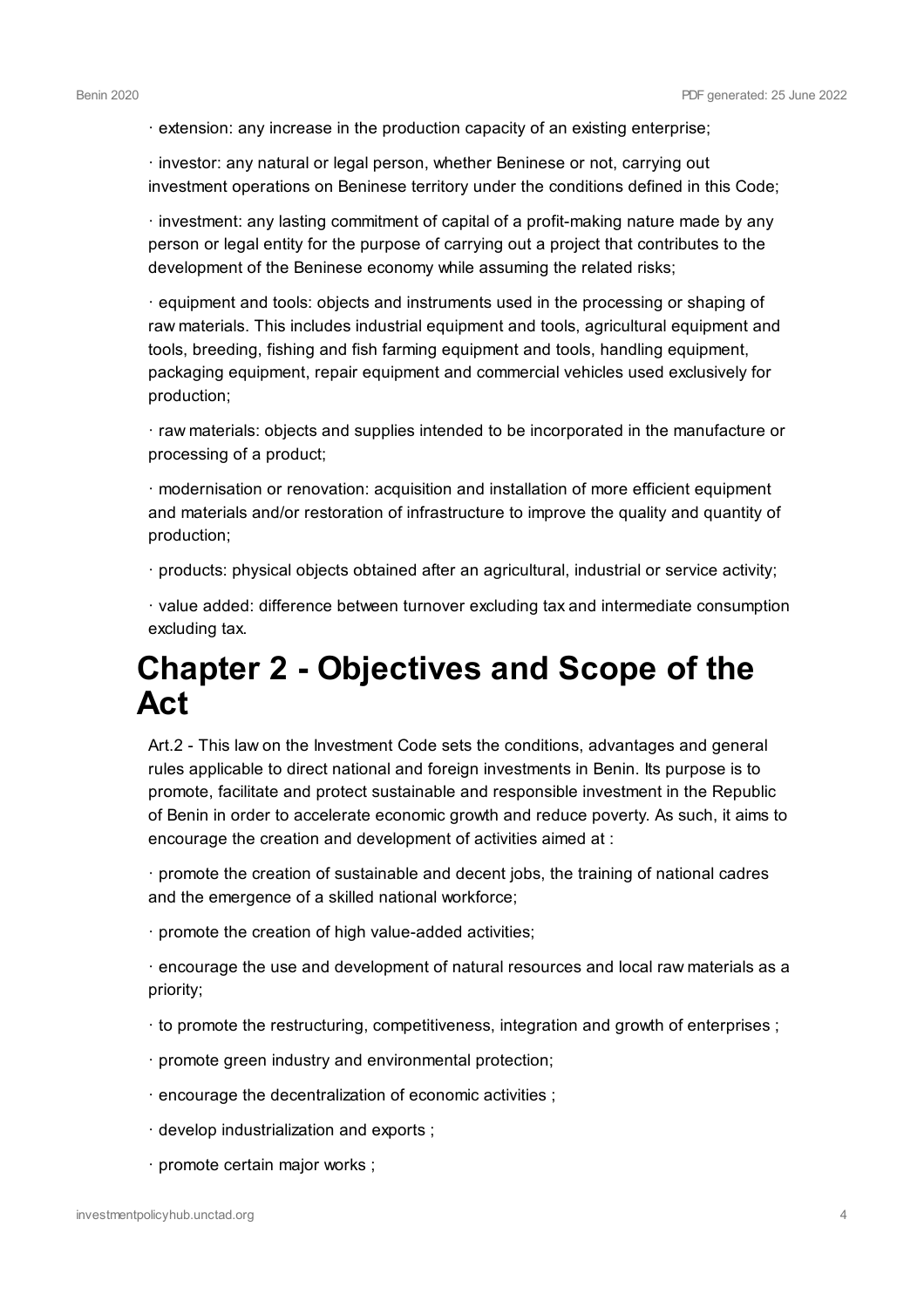· encourage the transfer of skills and technologies ;

· developing sectors such as tourism, agriculture, certain infrastructures for industry or commerce, the digital economy, energy, the living environment, drinking water, and any educational project geared towards vocational training, applied research and innovation;

· develop any other sectors or activities deemed to be priorities by decree of the Council of Ministers.

Art.3 - The present Code applies to all investments made in the Republic of Benin by a legal entity, with the exception of investments made within the framework of publicprivate partnerships, and investments benefiting from specific aid schemes determined by the law establishing the regime of Special Economic Zones, or particular laws governing specific activities such as research, exploration and mining and oil exploitation

Also excluded from the benefit of this Code are activities consisting of purchase for resale in the same state, activities of repackaging, cutting, twisting or packaging of finished or semi-finished products and all other activities not involving working or processing within the meaning of the customs nomenclature.

Art.4 - Investments in the Republic of Benin are subject to a common law regime and may benefit from one of the privileged regimes of the present Code.

The privileged schemes comprise three basic privileged schemes and two special schemes.

The basic privileged regimes offer customs and tax advantages to national and foreign companies under Beninese law. These are the following regimes:

· regime A, which applies to companies whose investment amount before tax is greater than or equal to 50,000,000 and less than or equal to 1,000,000,000 FCFA

· regime B which applies to companies whose investment amount, excluding taxes, is higher than 1,000,000,000 and lower than 50,000,000,000 FCFA;

· regime C, which applies to companies whose investment amount, excluding tax, is greater than or equal to CFAF 50,000,000,000.

The special schemes are :

· the sectoral incentive scheme which aims to encourage investment in activities or economic sectors deemed strategic for companies eligible under schemes A and B in accordance with a decree issued by the Council of Ministers;

· the regime of specific investments which aims at facilitating the realization of infrastructure projects and equipment for cultural, sports, health and educational tourism. It also aims at facilitating the realization of certain infrastructures for industry and trade intended in particular for the storage of products such as gas, hydrocarbons, chemical products.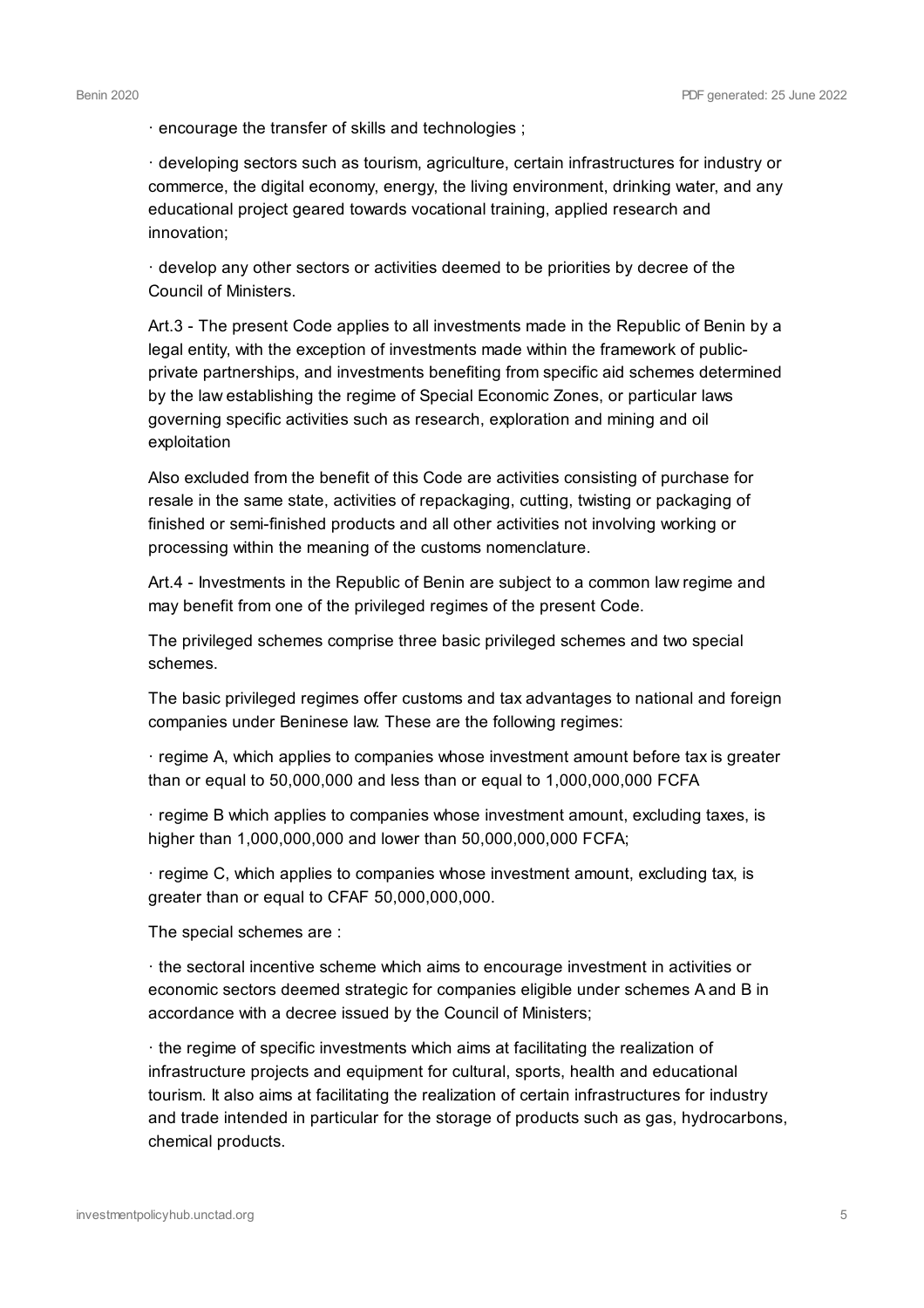Art.5 - On the occasion of an extension of their activities, the advantages of the privileged regimes provided for the installation phase can only be granted to existing enterprises if the extension does not concern an activity which had previously benefited from an approval to the Investment Code.

Art. 6 - When activities benefiting from a privileged regime coexist within a company and others subject to common law, the former must be subject to separate accounting that clearly isolates their results from those of the whole company.

### **Chapter 3 - Institutional Framework**

Art.7 - The State institutions in charge of the promotion of investments include :

- · the National Agency for Investment Promotion ;
- · the Investment Control Commission ;
- · the Inter-ministerial Committee for Investment Promotion.

Art.8 - The National Agency in charge of the promotion of investments is the technical body of the State which exercises the functions of a unique counter in order to facilitate the administrative formalities relating to the approval of projects attached to the present Code. It also ensures the follow-up of the specifications of the companies in accordance with the present Code.

The National Agency for Investment Promotion has a right of communication.

The powers, organization and operation of the Agency shall be specified by decree of the Council of Ministers.

Art.9 - The Investment Control Commission is responsible for verifying the conformity of investments, the respect of the investor's commitments and for certifying the end of the investor's installation period.

For this purpose and for all other verifications, it may call upon the expertise of proven consultants.

The powers, organization and functioning of the said Commission shall be specified by a decree issued by the Council of Ministers.

Art.10 - The Interministerial Committee of Investment Promotion (CIPI) is the body in charge of the follow-up and the evaluation of all the investments having benefited from the advantages provided for by the present Code.

The Interministerial Committee for Investment Promotion, through its support unit, supervises the activities of the National Agency in charge of investment promotion.

and those of the Investment Control Commission.

The powers, organization and operation of the said Committee shall be specified by a decree issued by the Council of Ministers.

# **Title 2 - Common provisions**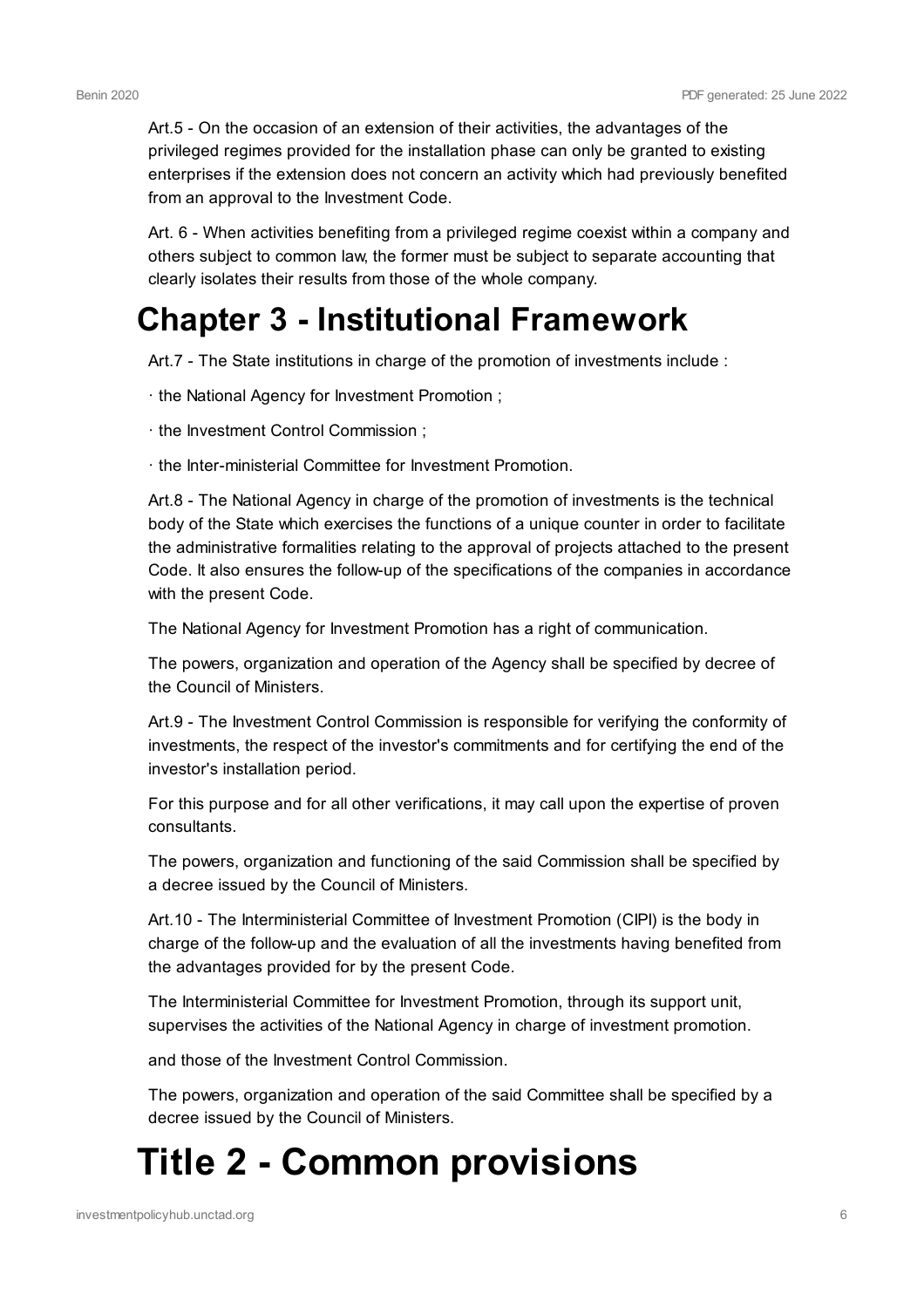### **Chapter 1 - Guarantees to investors**

Art.11 - Investments covered by the provisions of this Code are freely made in compliance with the laws and regulations in force in the Republic of Benin.

Without prejudice to the policy of promoting national entrepreneurship, legal persons of foreign nationality shall not receive less favourable treatment than that accorded to legal persons of Beninese nationality.

Art.13 - Access to foreign currency is not limited.

Provided they comply with foreign exchange regulations, investors have free access to foreign exchange, in particular to :

· provide current payments ;

· to finance their supplies and various services provided to foreign natural or legal persons.

Art. 14 - In accordance with the international agreements and treaties to which it is a party, the State shall protect intellectual property rights, particularly patents, trademarks and trade names.

Private, individual or collective property shall be protected in all its aspects, its elements and dismemberments, its transmission and the contracts to which it is subject, in accordance with the regulatory provisions in force.

Art.15 - The State guarantees to any beneficiary of the Code the freedom to appoint the members of the Board of Directors, the General Manager or the Manager, as the case may be.

Art.16 - The protection of private property is guaranteed by the laws and regulations in force in the Republic of Benin.

This protection extends to all legal and commercial aspects of property, to its elements and dismemberments, to its transmission and to the contracts to which they relate.

Movable or immovable assets held in the Republic of Benin by the investor may be expropriated or nationalized only in strict compliance with the legislation in force in the Republic of Benin.

Art.17 - The repatriation of any asset of the investor is guaranteed subject to its fiscal and legal regularity, and under the conditions fixed by the exchange regulations.

Art.18 - Any expatriate, member of the personnel of a company benefiting from the provisions of the present Code, is authorized to freely transfer, in accordance with the provisions of the foreign exchange regulations, all or part of his remuneration, whatever the legal nature and the amount expressed in local or foreign currency.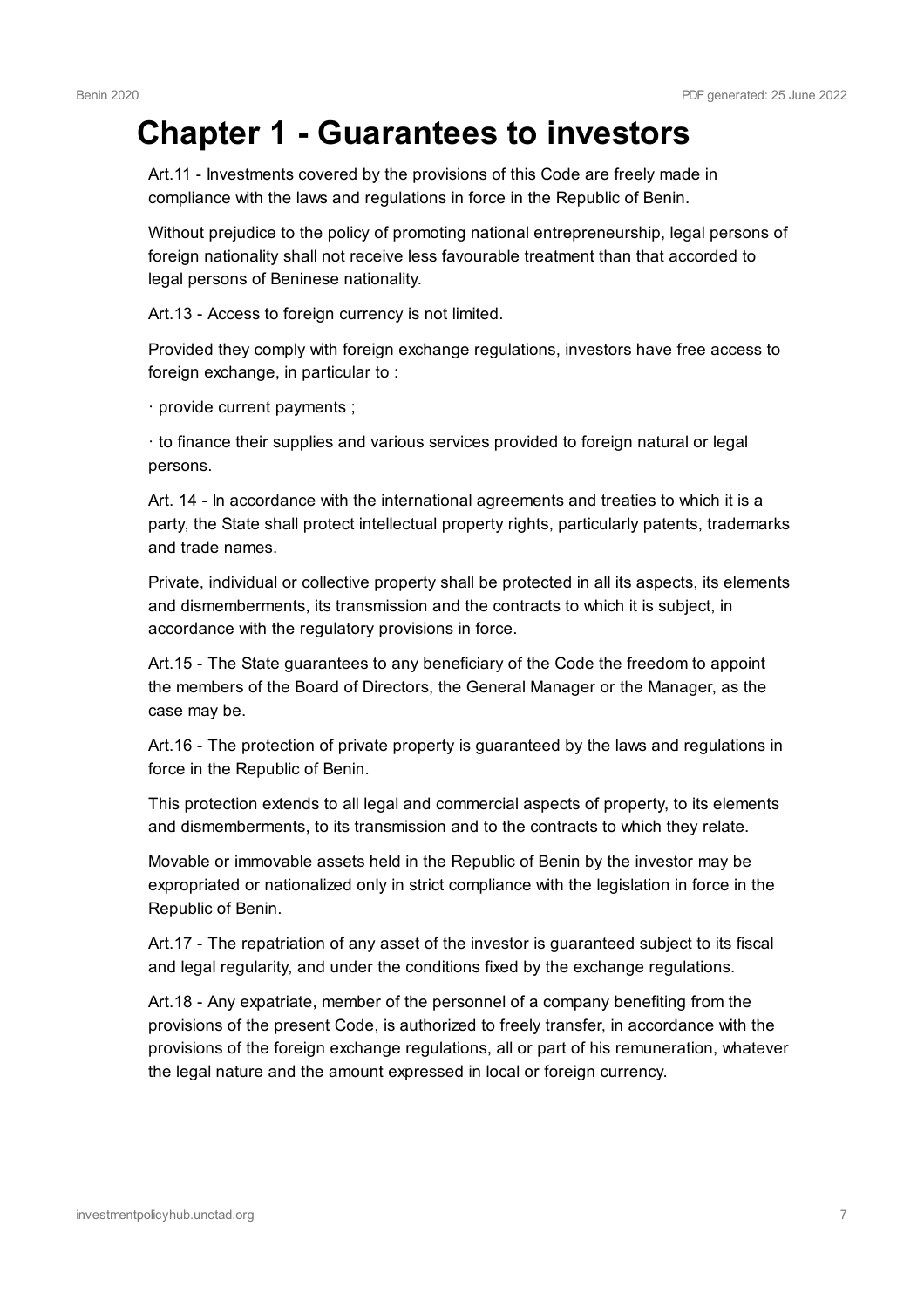Art.19 - The State facilitates the access of investors to developed industrial zones, agricultural lands, zones of tourist interest or any other zones developed for investments according to the regulations in force. It contributes to the security and protection of the enterprises established in these zones without this constituting an obligation of result.

#### **Chapter 2 - Investors' obligations**

Art.20 - The investor is obliged to respect the laws and regulations of the State.

Art.21 - The investor contributes to the reinforcement of the know-how of the local personnel in particular by training and technology transfer.

Art.22 - The investor benefiting from the advantages provided for by this Code is required to comply with the technical, social, sanitary and environmental standards, national or, failing that, international, applicable to his products, services and working environment. He must also comply with the standards relating to quality management systems.

Art.23 - Any enterprise which applies for one of the privileged regimes referred to in article 4 of the present law undertakes to contribute to increasing the qualification of its local collaborators, notably through continuous training, the development of their skills and the transfer of technologies.

Art. 24 - The company benefiting from a privileged regime shall be obliged :

· to comply strictly with the approved investment and business plan, with any substantial change to the plan requiring prior approval under the same conditions as the original plan;

· to submit to the various controls carried out by the administrative services in accordance with the regulations in force.

Art.25 - The investor shall refrain from any act of corruption and any act of related offences before, during or after his establishment.

Acts of corruption in the field of investment shall be punished in accordance with the legislation in force and shall entail, as of right, the forfeiture of the advantages granted.

The funds used to make investments in the territory of the Republic of Benin may not originate from illicit activities and in particular from money laundering and terrorism operations.

### **Chapter 3 - Duration of approval**

Art.26 - The duration of the approval covers :

- · an installation period during which the investment programme must be carried out ;
- · and an operating period that corresponds to the production or operation phase.

The duration of the approval is set out in the approval certificate.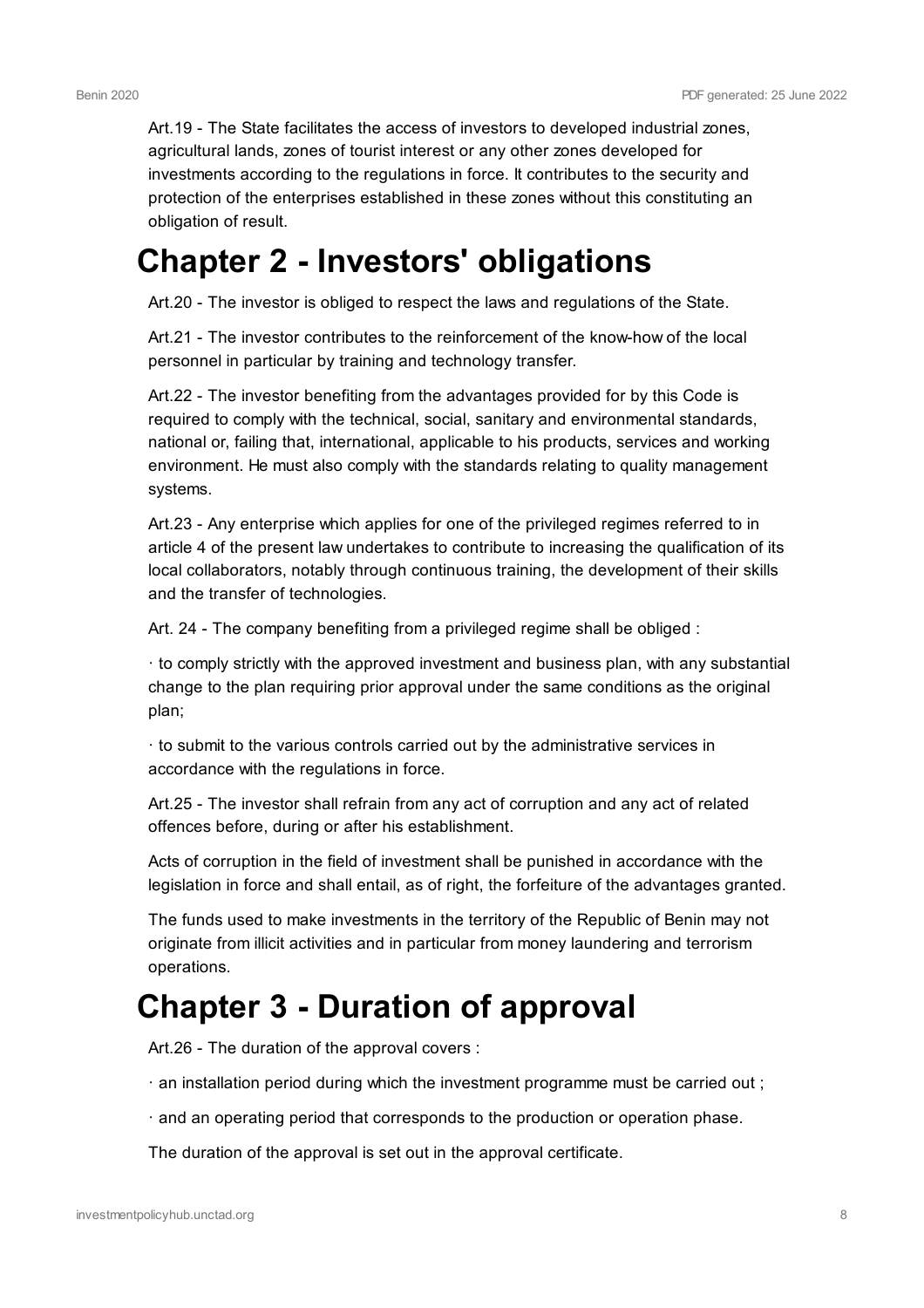Art.27 - The installation period starts from the effective date of the approval and extends over the period indicated on the approval certificate.

The end of the installation period is recorded by the Investment Control Commission. To this end, the promoter submits a detailed list of the investments made. The Commission issues a certificate of completion of installation to the investor after checking the effectiveness of the investments.

Art.28 - The period of approved exploitation takes effect from the date of issuance of the certificate establishing the end of the realization of the investment program.

In any case, fifteen working days after the notification of the completion of the investment program by the approved company, and in case of silence of the Investment Control Commission, the exploitation of the unit under privileged regime is authorized provisionally while waiting for the completion of the investment control and the issuance of the said certificate.

Art.29 - The period of exploitation approved under the privileged regime is fixed according to the area where the project is located as follows:

· for the privileged regime A: five years for investments made throughout the national territory;

- · for the privileged regime B :
- eight years for investments made in zone 1;
- ten years for investments made in zone 2 and ;
- twelve years for investments made in zone 3.
- · for plan C :
- 15 years for investments made in zone 1;
- 16 years for investments made in zone 2;
- 17 years for investments made in zone 3.

Art.30 - In application of the provisions of article 29 of the present law, the Beninese territory is divided into three zones 1, 2 and 3 which are defined by decree taken in the Council of Ministers.

#### **Chapter 4 - Procedure for granting privileged treatment**

Art.31 - Any enterprise requesting the granting of a privileged regime shall make the request to the National Agency in charge of the promotion of investments.

The National Agency in charge of the promotion of investments holds at the investors' disposal forms adapted to the various types of investments provided for by the present Code.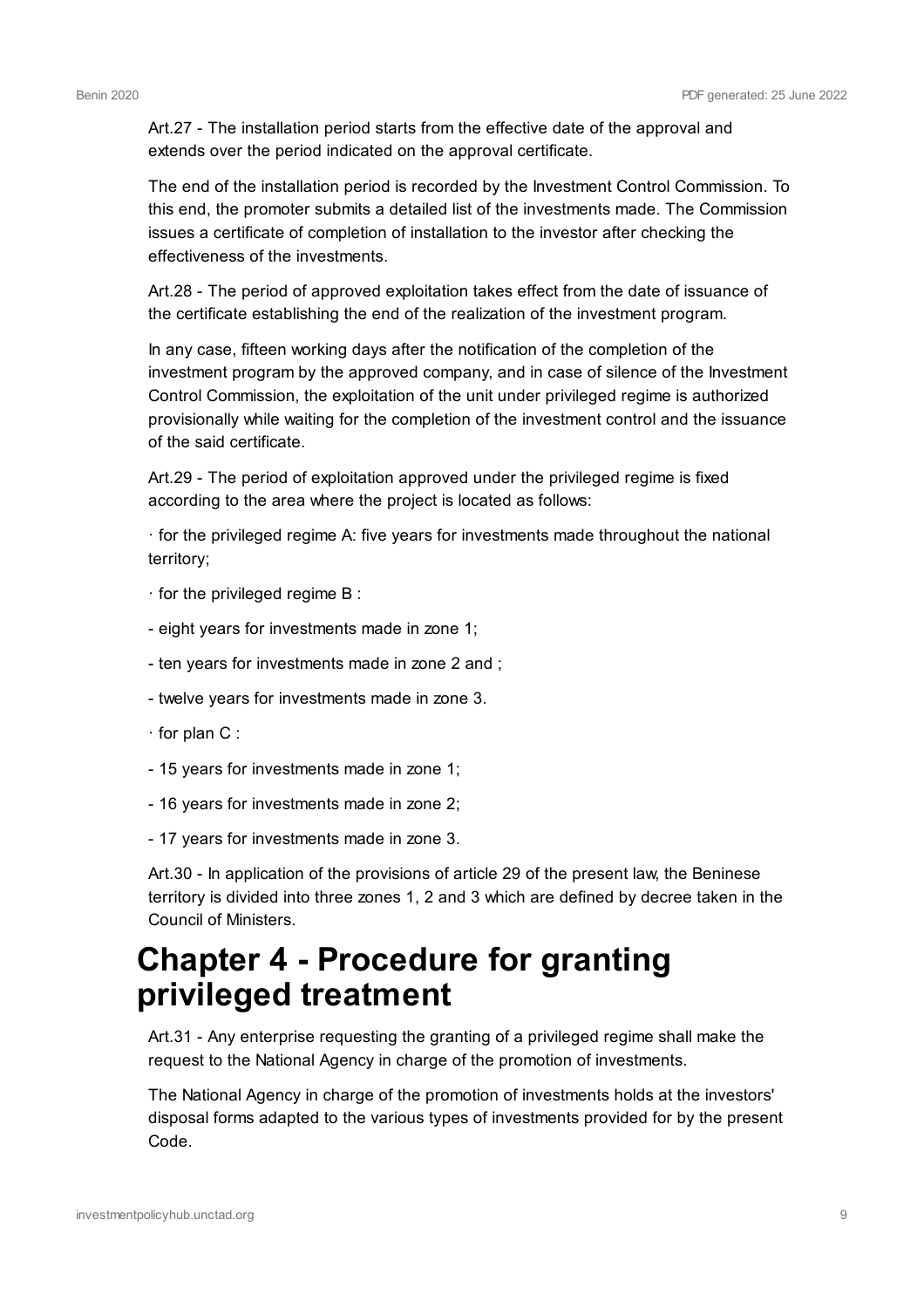The submission of the complete file by the investor is recorded by the issuance of a certificate of eligibility issued by the National Agency for Investment Promotion.

Art.32 - The National Agency in charge of investment promotion examines the adequacy of the project to the objectives of this Code, on the basis of an investment plan submitted by the investor. Any application for approval deemed acceptable at the end of the technical studies gives rise to the issuance to the applicant of a certificate of technical acceptability by the National Agency in charge of investment promotion.

The final decision on approval for a privileged regime of the Investment Code is taken by the Council of Ministers and requires the subsequent adoption of an interministerial order. Applications for approval that have not received a certificate of technical acceptability are not submitted for decision to the Council of Ministers.

The National Agency for Investment Promotion has twenty working days from the date of submission of the file to formulate its technical decision.

Reasons shall be given in writing for any decision of the Agency.

A decree issued by the Council of Ministers shall specify the formalities to be carried out by investors and the modalities for the examination of applications for approval under this Code.

Art.33 - In case of non-respect of the deadline for the delivery of the technical approval certificate or any other failure duly noted, at the level of the National Agency in charge of investment promotion with regard to the processing of the approval applications, the investor refers to the Investment Control Commission which has seven working days to question the Agency and to make it take the appropriate measures in view of the issuance, within this deadline, of a reasoned decision The structure in charge of the National Agency in charge of investment promotion receives an ampliation of the letter of interpellation as well as of the technical decision of the National Agency in charge of investment promotion.

Art.34 - The technical approval certificate and the interministerial decree establishing the final approval, each in its own right:

· set out the purpose and location of the project, the time limit for carrying out the investments and the period of operation under the preferential regime;

· list the activities for which the scheme is granted and the nature and quantity of the items to be exempted;

· confirm the nature and duration of the benefits granted ;

· define the obligations incumbent on the Company, particularly with regard to the implementation of its investment, production, employment and vocational training programmes and the pursuit of its economic, commercial and social objectives;

· shall provide for the specific modalities of dispute resolution within the limits of this Code.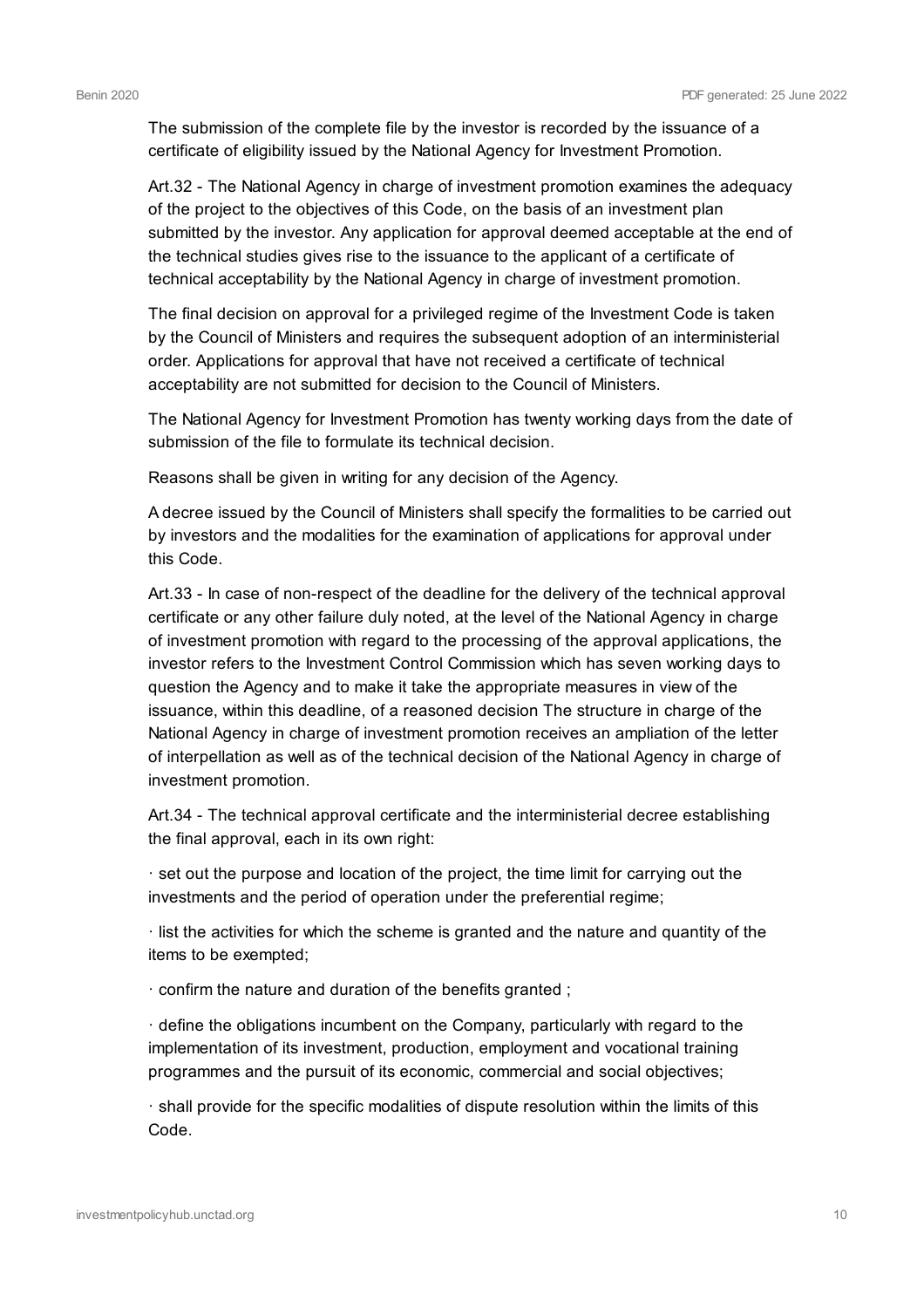# **Title 3 - Different schemes and their benefits Chapter 1 - Exemption Measures**

Art.35 - In order to guarantee a good administration of the approval regimes, the General Directorate of Customs and Indirect Duties creates for each investor a management and follow-up file of the imports of eligible goods.

The list of goods, materials and equipments benefiting from duty reductions is fixed by joint order of the Minister in charge of Industry, the Minister in charge of Economy and Finance and the Minister of the sector of activity concerned, on the proposal of the National Agency in charge of the promotion of investments.

### **Chapter 2 - Regime "A**

Art. 36 - Approval to regime A includes the following advantages:

1) During the investment period :

· total exemption from import duties and taxes, with the exception of road tax, statistical tax, customs stamp, Community levy (CD), Community Solidarity Levy (CSL) and Solidarity Levy (SL) on :

- equipment, tools and commercial vehicles intended exclusively for production under the approved programme;

- specific spare parts for imported equipment up to an amount equal to 15 % of the CIF value of the equipment.

2) During the operating period :

· Exemption from corporate income tax (IS), from the advance payment of tax on profits (AIB) and from the flat-rate minimum tax;

· exemption from the contribution of patents and licences ;

· a 50% reduction in the amount of the employer's payment on wages.

#### **Chapter 3 - Plan "B**

Art.37 - Approval to regime B includes the following advantages:

1) During the investment period :

· total exemption from import duties and taxes, with the exception of road tax, statistical tax, customs stamp, Community levy (CD), Community Solidarity Levy (CSL) and Solidarity Levy (SL) on :

· equipment, tools and commercial vehicles intended exclusively for production under the approved programme;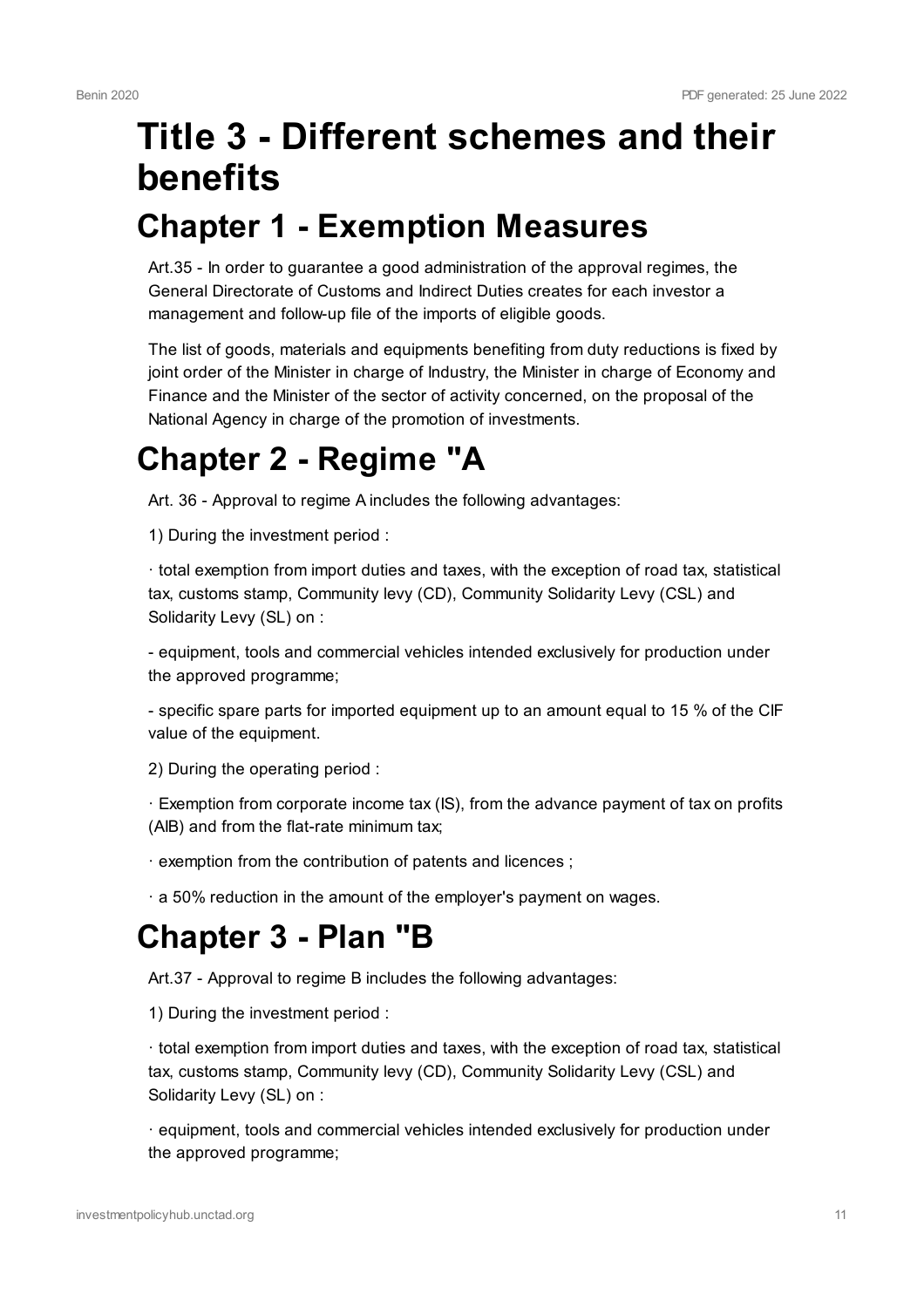· specific spare parts for imported equipment up to an amount equal to 15% of the CIF value of the equipment;

2) During the operating period :

· Exemption from corporate income tax (IS), from the Acompte sur Impôt assis sur les Profits (AIB) and from the fixed minimum tax;

- · exemption from the contribution of patents and licences ;
- · 80 % reduction in the amount of the employer's payment on wages.

### **Chapter 4 - Plan "C**

Art. 38 - Approval to regime C includes the following advantages:

1) During the investment period :

· total exemption from import duties and taxes, with the exception of the road tax, the statistical tax, the customs stamp, the Community Levy (CL), the Community Solidarity Levy (CS) and the Solidarity Levy (SL), on equipment and tools, commercial vehicles intended exclusively for production and spare parts, which are the subject of the approved project.

2) During the operating period :

· Exemption from corporate income tax (IS), from the Acompte sur Impôt assis sur les Profits (AIB) and from the fixed minimum tax;

- · exemption from the contribution of patents and licences ;
- · exemption from the employer's payment on wages ;
- · exemption from registration fees in the event of a capital increase.

#### **Chapter 5 - Sectoral incentive scheme**

Art.39 - The sectoral incentive scheme aims at granting additional advantages to investors eligible to the "A" or "B" schemes who invest in the sectors or activities defined by decree taken by the Council of Ministers.

The additional advantages granted to the investors eligible for the sectoral incentive regime cannot exceed the advantages provided for by the present law.

Investors eligible for the "A" scheme who invest in sectors or activities eligible for the sectoral incentive scheme may benefit from the advantages provided for under the "B" scheme.

Investors eligible for scheme "B" who invest in sectors or activities eligible for the sectoral incentive scheme may benefit from the advantages provided for by scheme "C".

### **Chapter 6 - Specific investment scheme**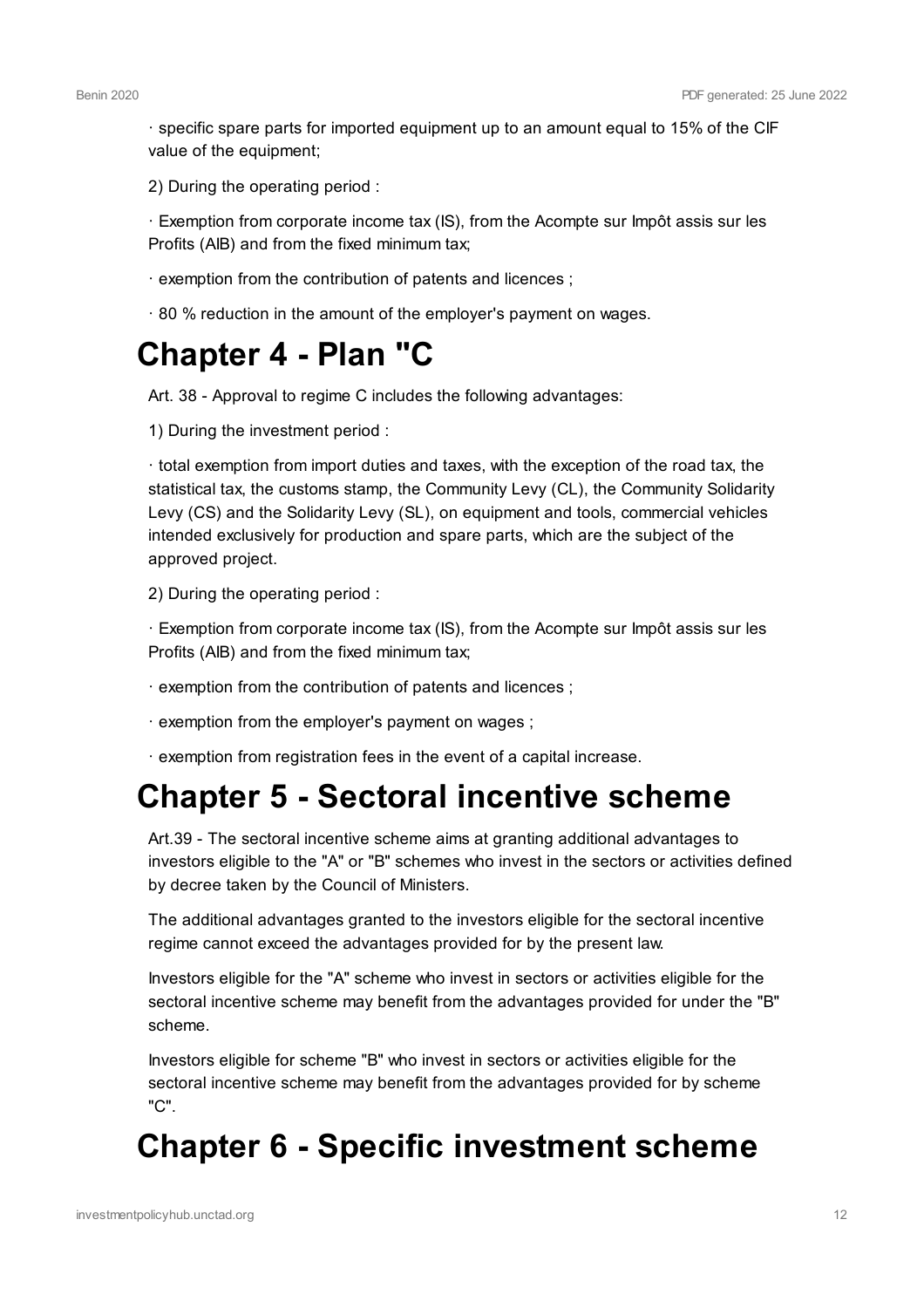Art.40 - The projects eligible to the regime of specific investments benefit from a total exemption of duties and entry taxes, except for the road tax, the statistical tax, the customs stamp, the Community Levy (CL), the Community Solidarity Levy (CSL) and the Solidarity Levy (SL) on all the approved investments.

The companies carrying out these projects are subject to the ordinary law during their operating phase.

# **Title 4 - Sanctions and Dispute Resolution Chapter 1 - Sanctions**

Art.41 - The diversion from its destination of any good imported under a privileged regime of this Code:

· constitutes a serious breach of the obligations of the approved company which will be sanctioned in accordance with the provisions of Articles 42, 43 and 44 below;

· constitutes a fiscal and customs offence which will be punished in accordance with the provisions of the Customs and Tax Codes;

· makes the payment of the amount resulting from the sanctions immediately payable to the Treasury, without prejudice to criminal sanctions.

Art.42 - In case of non-compliance with any of the obligations prescribed in articles 20 to 25 above, duly noted by the Investment Control Commission, the Company is liable to a fine, the amount of which is defined in a decree implementing this law.

Art.43 - In case of serious violation or recidivism or in case of non-fulfilment of the investment programme after the expiry of the installation period, or in case of nonrespect by the investor of his obligations under the operating licence, the benefit of a regime of the present Code may be withdrawn from the approved enterprise. The decision to withdraw approval is taken by the Council of Ministers on the basis of a report drawn up by the National Agency for Investment Promotion or the Investment Control Commission.

Art.44 - In case of withdrawal of the benefit of a regime of the present Code, the company in question is obliged to reimburse to the Beninese State, the value or the equivalent in value of the induced advantages that it has obtained during the period of approval.

## **Chapter 2 - Dispute Resolution**

Art.45 - The difficulties of interpretation of the provisions of this Code are settled by way of instructions or circulars of the Interministerial Committee for the Promotion of Investments on the proposal of the National Agency for the Promotion of Investments.

Any dispute relating to the interpretation and execution of this Code shall first be settled amicably between the parties.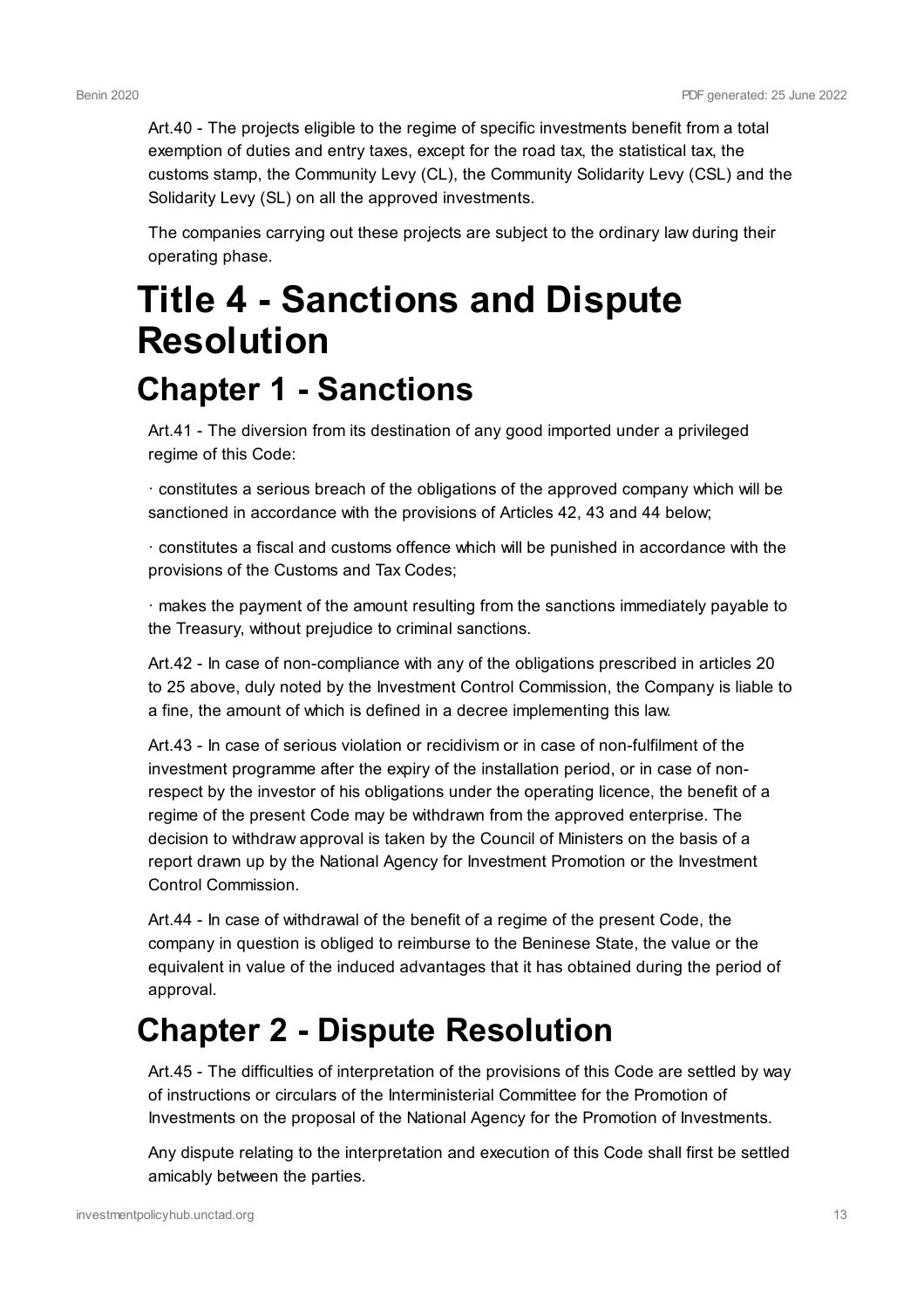Failing this, the dispute shall be settled by the competent Beninese courts in accordance with the laws and regulations in force, or by arbitration. Recourse to arbitration shall be made according to one of the following procedures:

1) Nationally:

· the Arbitration, Mediation and Conciliation Centre (CAMeC) procedure;

2) At the regional and international level :

· the procedure of the Uniform Act on Arbitration Law of the Organization for the Harmonization of Business Law in Africa (OHADA);

· the conciliation and arbitration procedure resulting either from a common agreement between the parties, or from bilateral agreements concluded between the Republic of Benin and the State of which the investor is a national, whatever the scope of the arbitration clause or the dispute settlement clause included in the said agreements, which shall be deemed to extend to any dispute between the parties relating to the interpretation and execution of this Code;

· the procedure for the agreement establishing the Multilateral Investment Guarantee Agency (MIGA);

· the procedures of the provisions of the Convention of 18 March 1965 creating the International Centre for Settlement of Investment Disputes between States and Nationals of other States (ICSID) established under the aegis of the World Bank and ratified by the Republic of Benin on 6 September 1966.

# **Title 5 - Miscellaneous provisions**

Art.46 - The following are excluded from the exemption regime for the application of the provisions of the present law: building and finishing materials, office equipment, household appliances and materials, private cars, air conditioning equipment, with the exception of central air conditioning equipment, petroleum products, with the exception of lubricants, fuel oil, gas oil, used as raw materials and bituminous products

However, this exclusion does not apply to tourism and/or hotel projects, university infrastructure projects aimed at vocational training, applied research and innovation, in particular as regards building and finishing materials, teaching equipment and materials, laboratory equipment and materials, office equipment, household appliances and materials, utility vehicles, and individual or central air-conditioning equipment, which are essential for their operation.

The instrument of approval shall specify the quantities to be exempted for these items.

Art.47 - Operations carried out by the approved company that do not expressly fall within the scope of the activities listed in the certificate of approval remain subject to the provisions of common law.